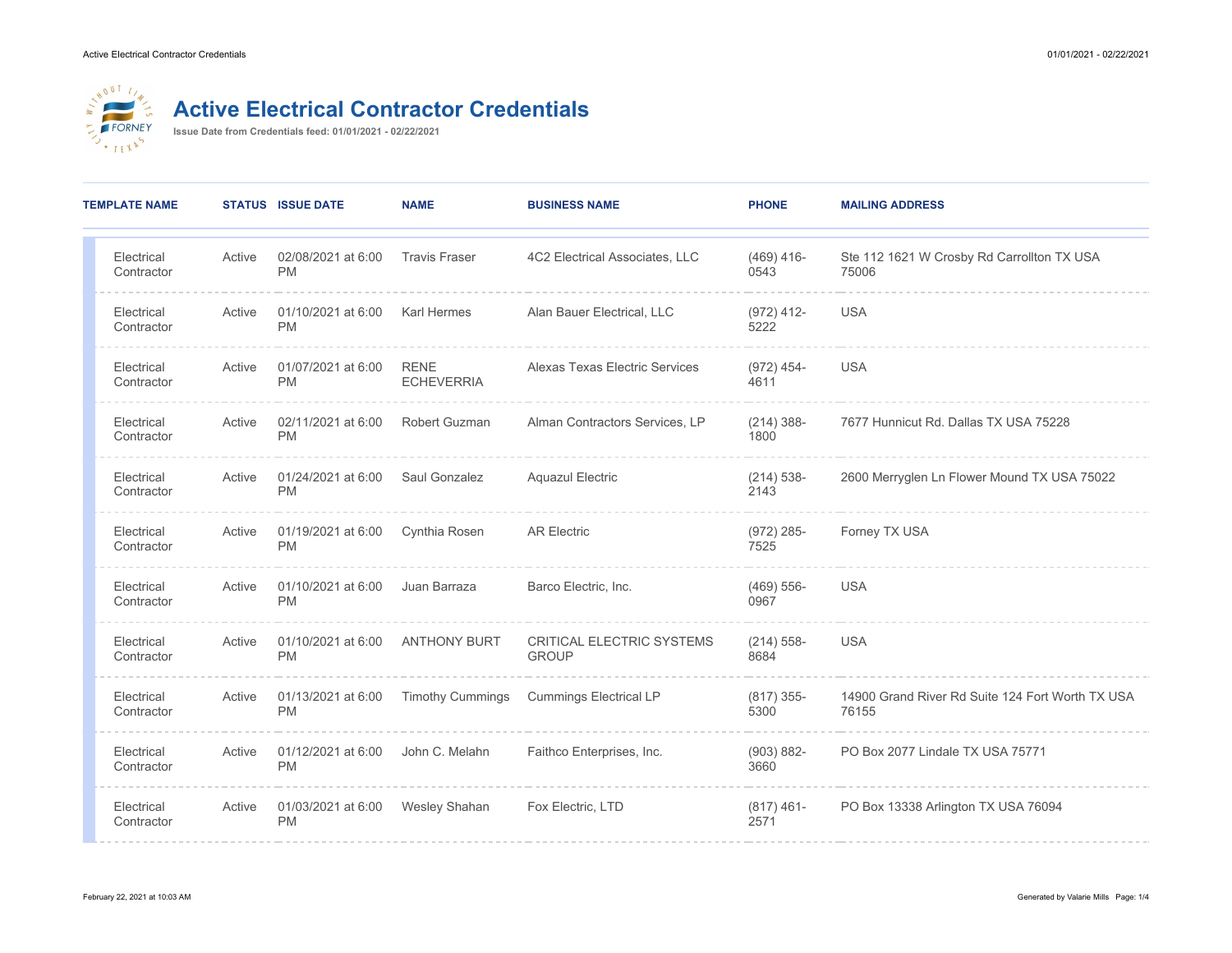| <b>TEMPLATE NAME</b>     |        | <b>STATUS ISSUE DATE</b>        | <b>NAME</b>                        | <b>BUSINESS NAME</b>                       | <b>PHONE</b>          | <b>MAILING ADDRESS</b>                                   |
|--------------------------|--------|---------------------------------|------------------------------------|--------------------------------------------|-----------------------|----------------------------------------------------------|
| Electrical<br>Contractor | Active | 01/28/2021 at 6:00<br><b>PM</b> | Frank R Baker                      | Frank Baker Electric dba Baker<br>Electric | $(469)865-$<br>3829   | 113 Ashbrook Trl Forney TX USA 75126                     |
| Electrical<br>Contractor | Active | 01/07/2021 at 6:00<br><b>PM</b> | <b>Adrian Buck</b>                 | Freedom Solar Power                        | $(800) 504 -$<br>2337 | Suite 100 4801 Freidrich Lane Austin TX USA 78744        |
| Electrical<br>Contractor | Active | 01/19/2021 at 6:00<br><b>PM</b> | <b>William Galliford</b>           | Galliford Elect.                           | $(903)$ 396-<br>7757  | <b>USA</b>                                               |
| Electrical<br>Contractor | Active | 01/21/2021 at 6:00<br><b>PM</b> | Michael Solano                     | Good Faith Energy                          | $(469) 607 -$<br>7751 | Suite # 201 1300 E Arapaho Rd Richardson TX USA<br>75081 |
| Electrical<br>Contractor | Active | 01/04/2021 at 6:00<br><b>PM</b> | Jason Reddin                       | <b>Great Brother Electric Service</b>      | $(972) 757 -$<br>9095 | <b>USA</b>                                               |
| Electrical<br>Contractor | Active | 01/27/2021 at 6:00<br><b>PM</b> | Paul Newton                        | <b>Heath Electrical Services</b>           | $(972) 771-$<br>8422  | 137 Larry Dr. Heath TX USA 75032                         |
| Electrical<br>Contractor | Active | 01/03/2021 at 6:00<br><b>PM</b> | Curtis Collier                     | <b>IES Residential</b>                     | $(972)$ 463-<br>1455  | <b>USA</b>                                               |
| Electrical<br>Contractor | Active | 01/12/2021 at 6:00<br><b>PM</b> | Seth Robinson                      | In Charge Electrical Services, LLC         | $(972) 635 -$<br>2436 | 6615 E I-30 Royce City TX USA 75189                      |
| Electrical<br>Contractor | Active | 02/11/2021 at 6:00<br><b>PM</b> | <b>ION DEVELOPER</b><br><b>LLC</b> | ION DEVELOPER LLC                          | $(888) 781 -$<br>7074 | <b>USA</b>                                               |
| Electrical<br>Contractor | Active | 01/10/2021 at 6:00<br><b>PM</b> | Robert W. Brown                    | <b>Landmark Electric</b>                   | $(817)$ 310-<br>3110  | 531 Industrial Blvd. Grapevine TX USA 76051              |
| Electrical<br>Contractor | Active | 02/01/2021 at 6:00<br><b>PM</b> | <b>Michael Bronder</b>             | Lonestar solar services llc                | $(361) 692 -$<br>8818 | aurora mist 3915 houston TX USA 77053                    |
| Electrical<br>Contractor | Active | 01/18/2021 at 6:00<br><b>PM</b> | Juan Mireles                       | <b>Mireles Electrical Services</b>         | $(214) 641 -$<br>1294 | 5542 Forney Rd Dallas TX USA 75227                       |
| Electrical<br>Contractor | Active | 01/05/2021 at 6:00<br><b>PM</b> | <b>Matthew Franz</b>               | Momentum Solar                             | $(214) 718-$<br>7561  | 725 N Royal Ln Irving TX USA 75261                       |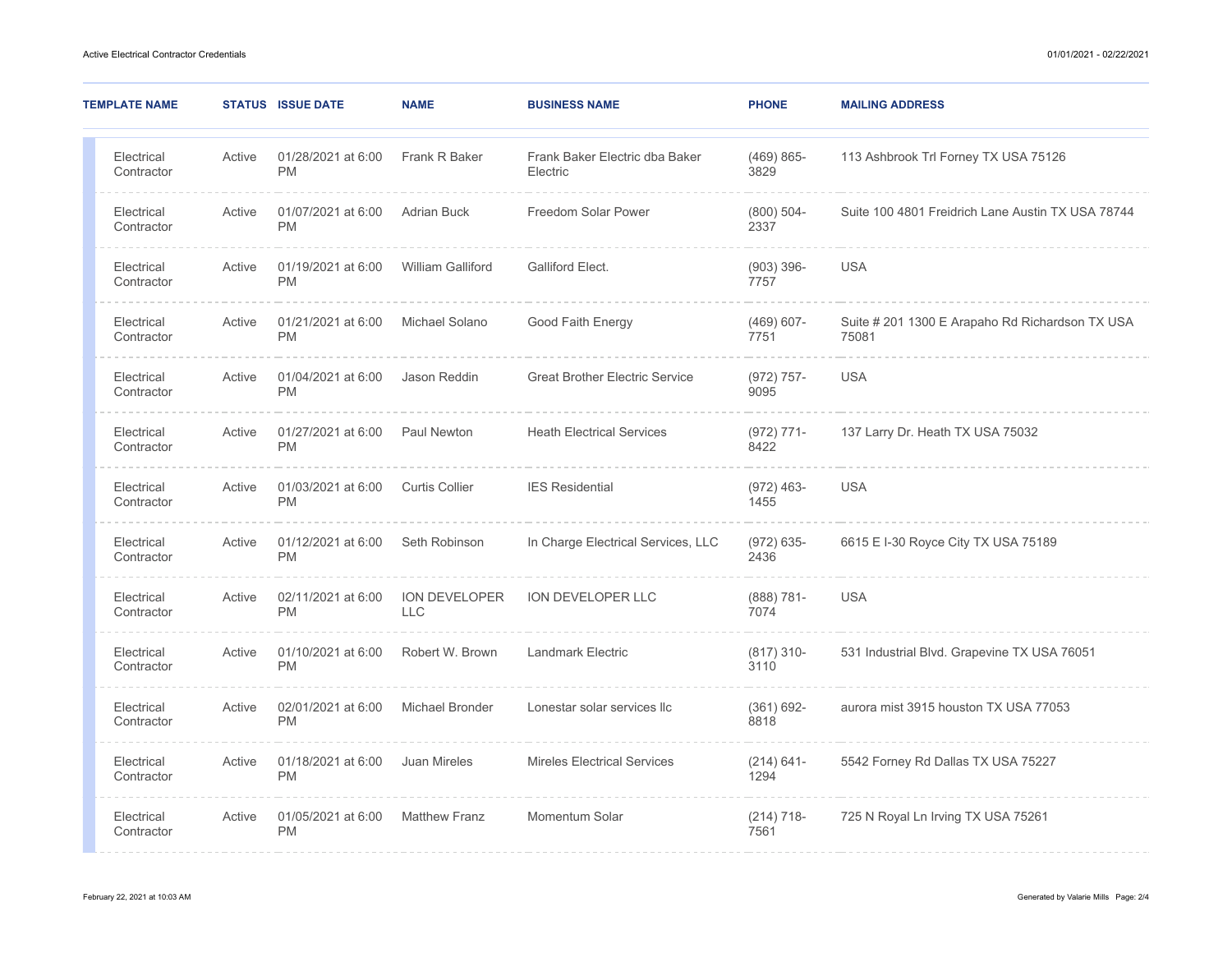| <b>TEMPLATE NAME</b>     |        | <b>STATUS ISSUE DATE</b>        | <b>NAME</b>            | <b>BUSINESS NAME</b>                | <b>PHONE</b>              | <b>MAILING ADDRESS</b>                                 |
|--------------------------|--------|---------------------------------|------------------------|-------------------------------------|---------------------------|--------------------------------------------------------|
| Electrical<br>Contractor | Active | 01/03/2021 at 6:00<br><b>PM</b> | Armando Lozano         | MSF Electric, Inc.                  | $(281)$ 494-<br>4700      | <b>USA</b>                                             |
| Electrical<br>Contractor | Active | 01/14/2021 at 6:00<br><b>PM</b> | Dustin Stephenson      | Nortex Electric LLC                 | $(214) 289 -$<br>4510     | PO Box 2535 Forney TX USA 75126                        |
| Electrical<br>Contractor | Active | 02/01/2021 at 6:00<br><b>PM</b> | Larry Morgan           | O3 Home Solar                       | $(888)$ 999-<br>2902      | 4550 325 N. St. Paul Street Dallas TX USA 75201        |
| Electrical<br>Contractor | Active | 02/09/2021 at 6:00<br><b>PM</b> | <b>Russell Kill</b>    | Palmetto                            | $(843)$ 720-<br>1844      | Suite 114 1505 King St. Ext Charleston TX USA<br>29405 |
| Electrical<br>Contractor | Active | 01/28/2021 at 6:00<br><b>PM</b> | philip switzer         | Philip's Electric Co                | $(469) 665 -$<br>0388     | <b>USA</b>                                             |
| Electrical<br>Contractor | Active | 01/03/2021 at 6:00<br><b>PM</b> | James Phillips         | <b>Phillips Electrical Services</b> | $(214)$ 930-<br>8388      | <b>USA</b>                                             |
| Electrical<br>Contractor | Active | 01/14/2021 at 6:00<br><b>PM</b> | <b>Cash Preather</b>   | Proclaim Solar                      | $(940)$ 577-<br>5104      | <b>USA</b>                                             |
| Electrical<br>Contractor | Active | 01/21/2021 at 6:00<br><b>PM</b> | Jose Zamarron          | Pronto A/C & Electrical Services    | $(214) 837 -$<br>0919     | 440 Llano Dr Forney TX USA 75126                       |
| Electrical<br>Contractor | Active | 01/07/2021 at 6:00<br><b>PM</b> | Daniel Hargrove        | Pure Energy INC.                    | $(254)$ 718-<br>5733      | 18847 Redland Rd San Antonio TX USA 78259              |
| Electrical<br>Contractor | Active | 01/14/2021 at 6:00<br><b>PM</b> | <b>Robert Taylor</b>   | R.B. Electric                       | $(972)$ 475-<br>2339      | PO Box 1263 Rowlett TX USA 75030                       |
| Electrical<br>Contractor | Active | 01/19/2021 at 6:00<br><b>PM</b> | Jim Smith              | S&S Electric Inc.                   | $(972)$ 359-<br>6664      | <b>USA</b>                                             |
| Electrical<br>Contractor | Active | 01/12/2021 at 6:00<br><b>PM</b> | Christopher<br>Kirkman | Solartime USA                       | $(972) 675 -$<br>7725     | 1149 Rockingham Dr.#100 Richardson TX USA<br>75080     |
| Electrical<br>Contractor | Active | 02/03/2021 at 6:00<br><b>PM</b> | <b>LEDIO SHEHI</b>     | SOUTHERN SOLAR TX                   | (LED) IOS-<br><b>HEHI</b> | <b>USA</b>                                             |